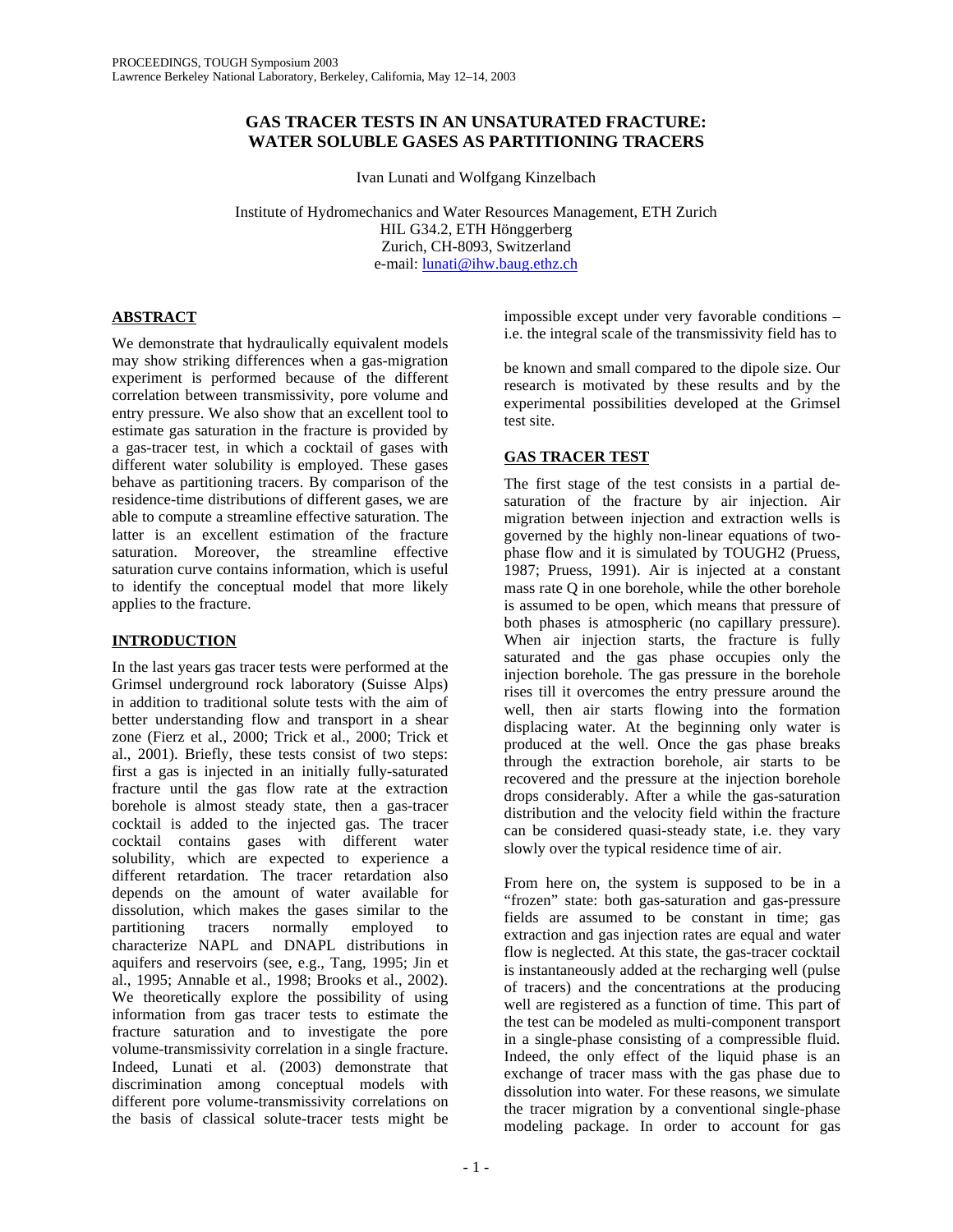compressibility, we solve the pressure equation in  $p_s^2$ by MODFLOW (McDonald and Harbaugh, 1988) and we recalculate the gas-velocity field. An effective porosity is calculated, which accounts for phase saturation and gas-density variations within the fracture. We simulate the tracer-cocktail migration by MT3DMS (Zheng and Wang, 1998). We assume local instantaneous equilibrium between the tracer concentrations in the gas and in the liquid phase. This means that within the cells of the numerical grid, all the water is available for dissolution and reaches the equilibrium concentration stated by Henry's law instantaneously. Under these conditions, the transport of a soluble gas can be modeled as the transport of a linearly retarded tracer. Since it depends on the saturation, the retardation coefficient of the tracer *i* is space dependent and given by

$$
R_i = 1 + \frac{1 - S_s}{S_g} \gamma_i, \qquad (1)
$$

where the solubility factor  $\gamma$ <sub>i</sub> depends linearly on the temperature and on Henry's constant of the tracer. We consider an ideal tracer (id) and two soluble tracers, i.e. xenon, Xe, and hydrogen sulfide, H<sub>2</sub>S. The retardation coefficients of the two soluble tracers are plotted in Figure 1 as a function of gas saturation.



*Figure 1. Retardation coefficients for the two watersoluble tracers (Xe, H<sub>2</sub>S) as a function of gas saturation.* 

The main idea of our analysis is to obtain an estimation of gas saturation by calculating the retardation coefficients according to equation (1). The tracer breakthrough curve at the extraction well,  $C<sub>i</sub>(t)$ , represents the residence-time distribution of the tracer *i*, whereas the mass-recovery curve,  $MR_i(t)$ , is the cumulative probability function of the residence time. From the residence-time distribution of the

tracers is then possible to compute a streamlinedependent retardation factor by identifying each streamline via the mass recovery at its arrival time. Indeed, since the mass recovery is a monotonically increasing function, it can be inverted and we write

$$
R_i(MR) = \frac{t_i(MR)}{t_{id}(MR)}.
$$
 (2)

Writing equation (2), we assume that the arrival order of the streamlines is the same for different. In other words, it assumes that streamlines cannot overtake each other due to the retardation factor experienced by soluble tracers. Since the retardation factor is a monotonically decreasing function of the gas saturation (Figure 1), this assumption is justified also in heterogeneous saturation fields, because the saturation is the highest in the most permeable regions. Inserting equation (2) into equation (1) we can compute a streamline-effective saturation by solving for  $S<sub>a</sub>$ . We obtain that the streamline-effective saturation is the harmonic mean (weighted by the inverse of the velocity) of the gas saturation along the streamline, i.e.

$$
S_g(MR) = \left\{ \frac{\int_{MR} \left[ S_g(s)u(s) \right]^2 ds}{\int_{MR} [u(s)]^2 ds} \right\}^{-1}.
$$
 (3)

#### **THREE SIMPLIFIED CONCEPTUAL MODELS**

Following the criterion that a model has to be as simple as possible, we focus our attention on three different fractures, which correspond to very intuitive and simplified models: a rough-walled fracture filled with a homogeneous fault-gouge, a rough-walled empty fracture and parallel-plate fracture filled with a heterogeneous fault-gouge.

In a 2D model, the hydraulic properties of a fracture are fully described by the integral over the depth of hydraulic conductivity *K*, i.e. the transmissivity *T*. The three conceptual models described above naturally imply a different relationship between transmissivity and pore-volume fields (Lunati et al., 2003): in the parallel plate model both fields are uncorrelated (uncorrelated model, UM), whereas in the rough-walled filled fracture they are perfectly correlated (completely correlated model, CCM). These two cases represent two extremes between which the empty fracture is an intermediate situation (partially correlated model, PCM).

For comparability reasons we require that the three models have the same transmissivity field (hydraulically equivalent models) and the same total pore volume. We also assume the same capillary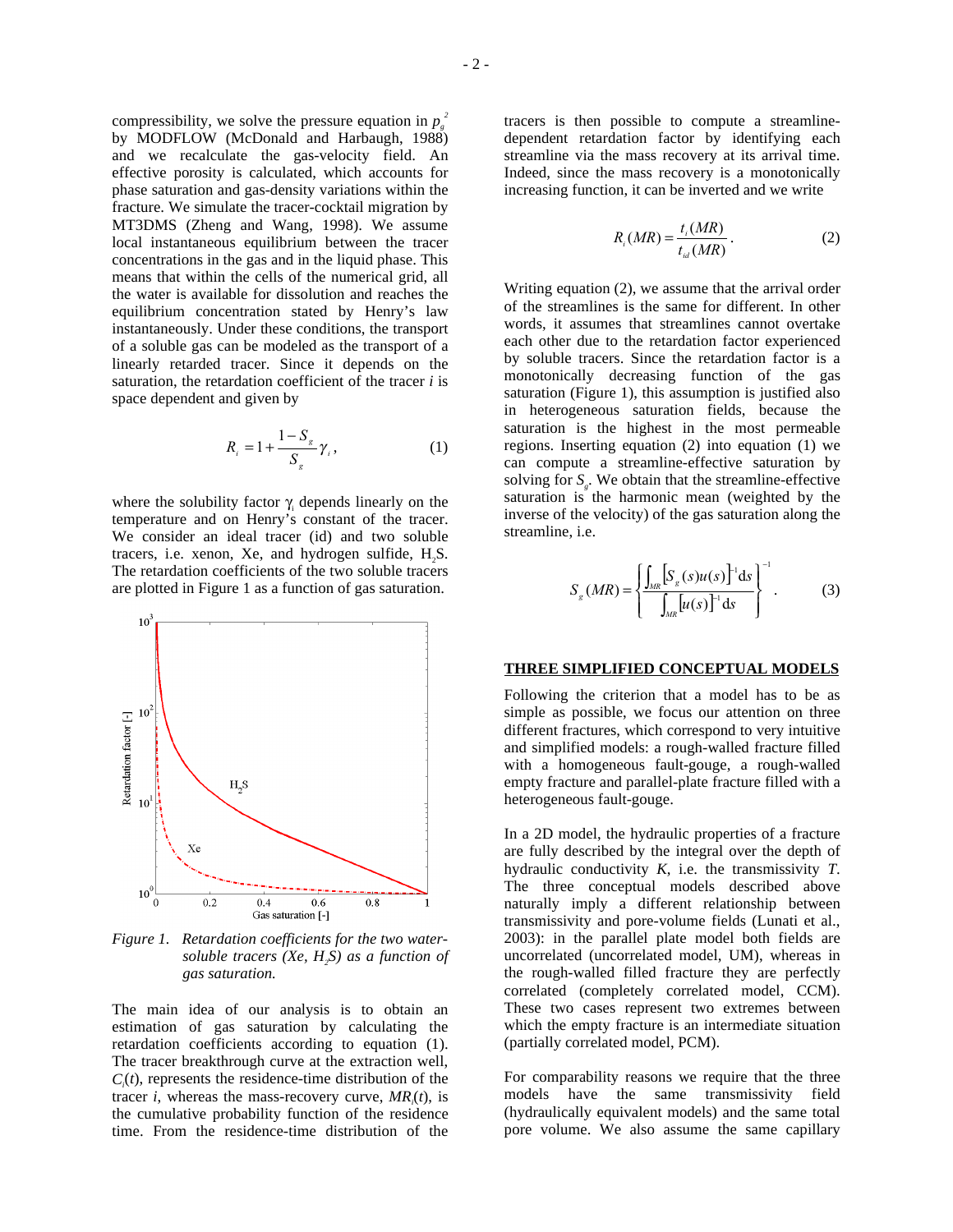model (Brooks-Corey) with the same  $\lambda$ -parameter  $(\lambda=1.5)$ , but a different entry pressure distribution. Indeed, on the basis of microscopic considerations the entry pressure,  $p_d$ , can be related to the conductivity *K* via Leverett's model, i.e.  $p_{\rho}K^{1/2}$ . This relationship implies that the correlation between pore volume and transmissivity tends to smooth the distribution of the gas-phase, because it reduces the correlation between transmissivity and entry pressure. When the pore volume-transmissivity correlation is perfect (homogeneous fault gouge), the entry pressure becomes constant in space. In contrast, if the fault gouge is heterogeneous (UM) or the rough-walled fracture is empty (PCM), the entry pressure is space dependent, which we expect to yield an unevenly distributed gas phase.

### **RESULTS**

The numerical simulations are performed in synthetically generated single fractures. We consider an ensemble of lognormal transmissivity fields with mean value  $\langle \log T \rangle = -9.7$  and variance  $\sigma_{\log T} = 1.18$ . The correlation function is exponential and has integral scale  $I = 0.033L$ , where *L* is the linear dimension of the domain. The latter is a square with horizontal surface  $A = L^2$  discretized into  $101 \times 101$ blocks. No-flow boundary conditions are imposed on the four sides, and a dipole of size *L*/2 is placed in the middle of the domain. The ensemble consists of 7 realizations. The limited number of realizations is a consequence of the high variance, which yields very time-expensive numerical simulations. For all realizations, three different fractures are constructed according to the conceptual models and to the comparability criteria presented in the previous section and a gas tracer test is simulated.

The numerical simulations show that gas flow takes place only in few discrete channels characterized by very high gas saturation and separated by fully watersaturated regions, if the UM is adopted. Striking differences are noticeable compared to the CCM, which produces a continuously distributed gas phase. The PCM is in between, showing a pattern similar to the UM, but characterized by a smaller variability of the saturation: extreme values are smoothed out by the partial correlation between pore volume and transmissivity, which in turn decreases the correlation between entry pressure and transmissivity. In Figure 2 the quasi-steady gas-saturation distribution is shown for one realization in which the streamlines collapse into a single channel (shortcut). In contrast, the CCM still yields a gas flow that takes place in a more spread-out region where the gas saturation is considerably smaller than in the channels produced by the other two models.



*Figure 2. Quasi steady-state gas saturation distribution for different pore volumetransmissivity correlation models (from top to bottom: UM, PCM, CCM).*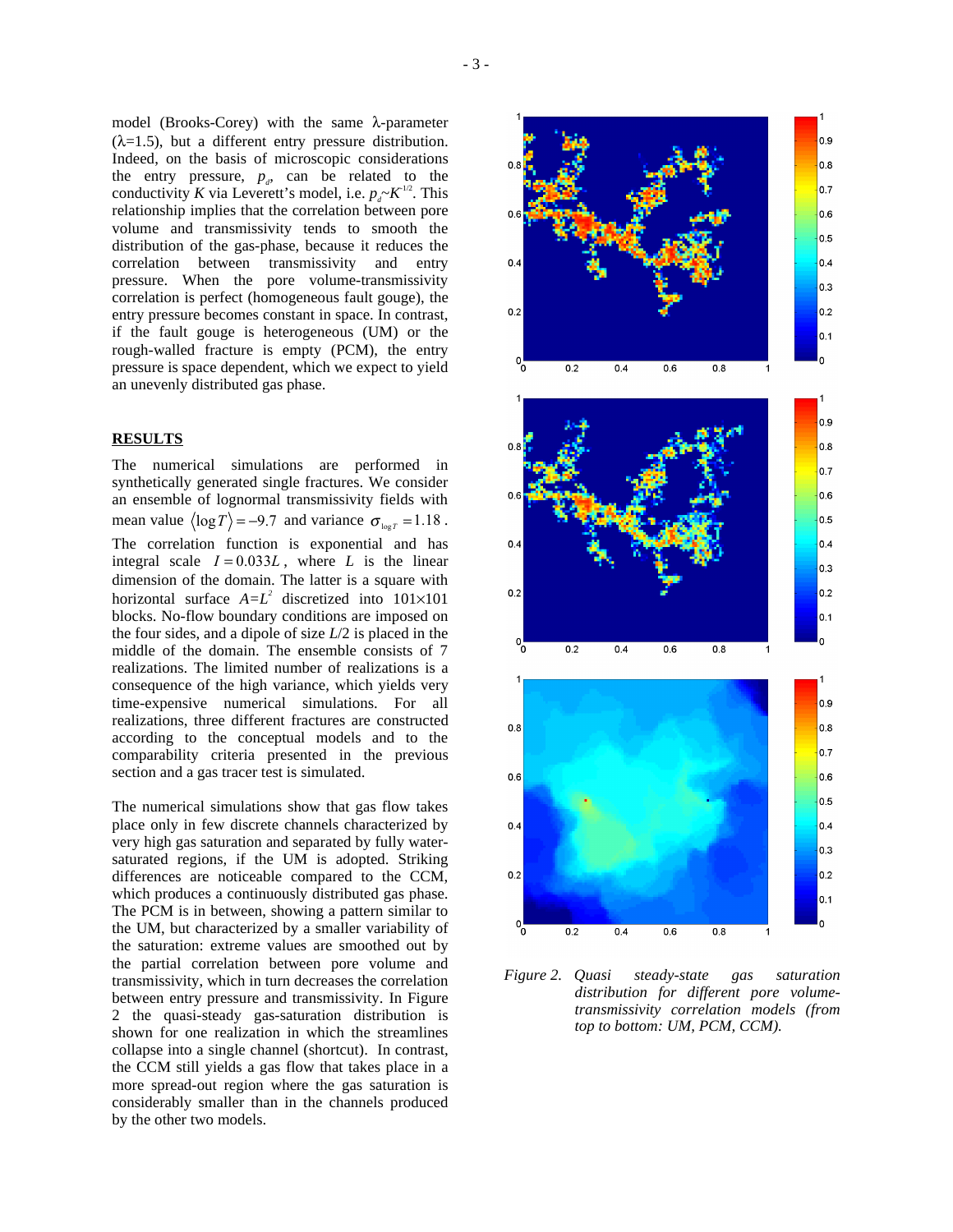

*Figure 3. Effective gas saturation as a function of mass recovery at the extraction well for different pore volume-transmissivity correlation models and realizations. Data from hydrogen sulfide are used.* 

The streamline effective saturation computed according to equations (1) and (2) is plotted in Figure 3 for all models and different realizations. The retardation of hydrogen sulfide is used. This picture definitely demonstrates the capability of estimating the fracture saturation by gas tracer tests, since it clearly proves that in the UM and PCM flow takes place in region with higher gas saturation than in the CCM. (The curves labeled with a star correspond to the three gas-saturation distributions of Figure 2.) Most realizations produce a non-monotonic saturation curve when the UM or the PCM is adopted, which clearly proves the presence of wellseparated channels. Indeed a channel represent a cluster of streamlines in which gas saturation exhibits a long stream-wise correlation and a short correlation in direction perpendicular to the flow. If more than one channel exist and they are well separated, contributions of different channels to mass recovery do not overlap. Each maximum of the gas saturation curve represents the contribution of a different channel; a minimum represents the contribution of the slowest, less gas-saturated streamlines of the channel before the contribution of the fastest, more gas-saturated streamlines of the next channel comes. If the pressure field determines gas-saturation distribution, as in the CCM, the correlation in the direction transversal to the flow direction is large. This makes it unlikely, even in very heterogeneous fields, that a streamline might breakthrough at the extraction borehole before other streamlines, which have higher gas saturation. Indeed, streamlines with similar length have also similar gas saturation because of the long transversal correlation length.

This yields a monotonically decreasing saturation curve.

As additional example of the efficiency of a gas tracer test in estimating saturation in the fracture, we consider realization  $\overline{6}$  (see Figure 3). In case the CCM is adopted, the streamline effective saturation curve indicates the presence of two well-distinct regions with a very different saturation: a large amount of tracer (around 60%) is traveling to the extraction well in a highly gas-saturated region  $(S = 0.6)$ , the rest comes to the well in a region with a gas saturation around 35%. That is exactly what happens in the fracture as it can be observed in Figure 4, which shows the gas-saturation distribution in realization 6 when the CCM is adopted.



*Figure 4. Quasi steady-state gas distribution for realization 6 when the CCM is adopted.* 

### **CONCLUSIONS**

The conceptual model adopted for the pore volumetransmissivity correlation has a strong effect on the saturation of the fracture via the entry pressure, which can be related to the transmissivity in a different way according to the different conceptual models. Due to Leverett's model, a correlation between pore volume and transmissivity tends to smooth the distribution of the gas-phase, because it reduces the correlation between transmissivity and entry pressure. In the UM and in the PCM the streamlines collapse into few channels characterized by very high gas saturation and separated by water saturated regions inaccessible to gas flow. In contrast, the CCM yields a gas flow that still takes place in a more spread-out region where the gas saturation is considerably smaller than in the channels produced by the other two models.